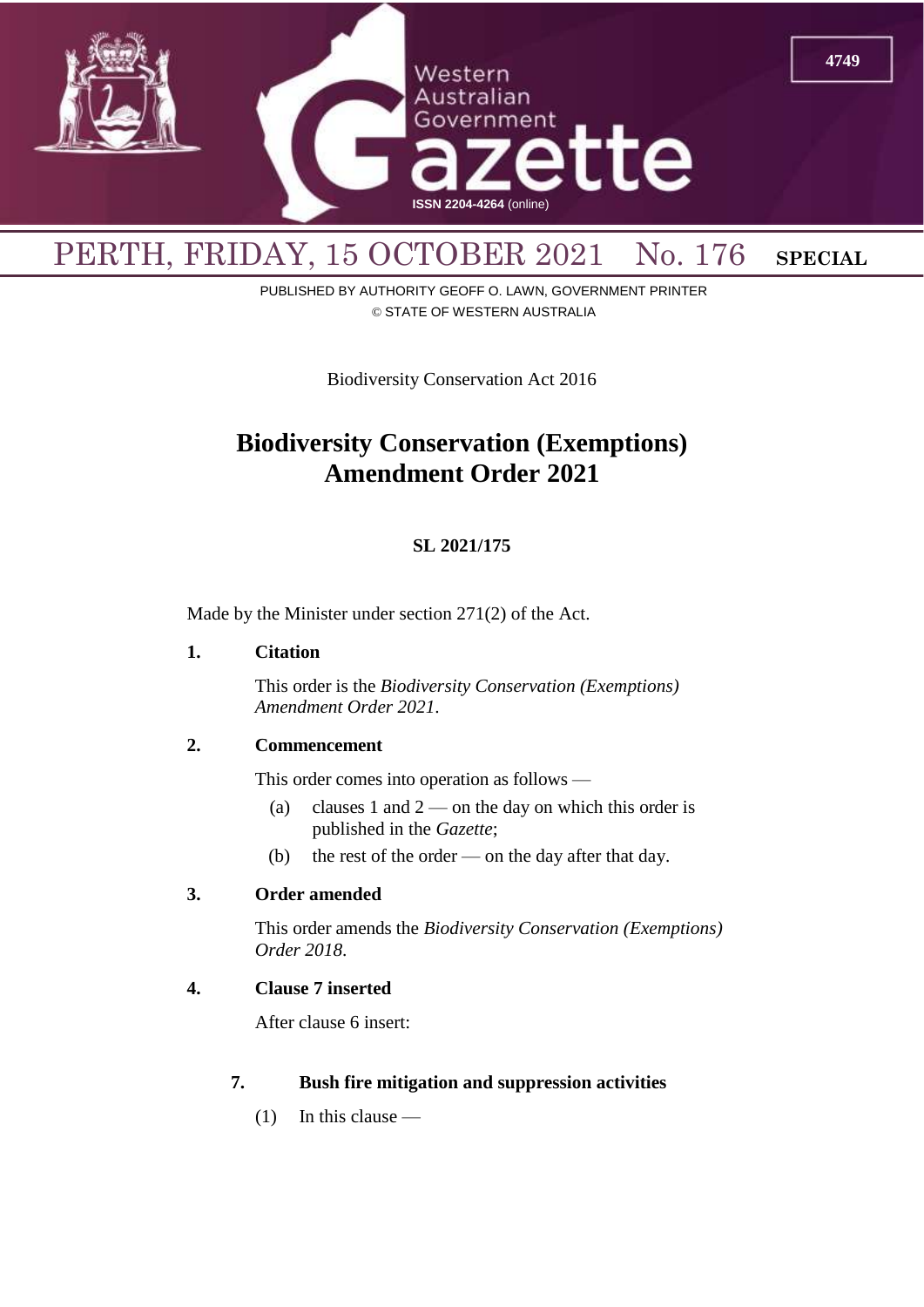#### *Biodiversity Conservation (Exemptions) Amendment Order 2021*

**cl. 4**

*burning*, of vegetation in an area, means —

- (a) fire hazard reduction burning in the area; or
- (b) burning or partial burning of vegetation in the area by an uncontrolled fire that reduces the risk of injury or damage to persons or property from a subsequent uncontrolled fire in the vegetation;

*bush fire mitigation activity* means the following —

- (a) burning permitted under the *Bush Fires Act 1954* section 17(5);
- (b) burning done in accordance with a permit obtained under the *Bush Fires Act 1954* section 18;
- (c) burning done under the *Bush Fires Act 1954*  section  $22(2)$ ;
- (d) burning done under the *Bush Fires Act 1954*  section 23;
- (e) things done to comply with a notice given under the *Bush Fires Act 1954* section 33(1);
- (f) things done pursuant to a direction of a local government under the *Bush Fires Act 1954*  section 33(4);
- (g) clearing done by a local government under the *Bush Fires Act 1954* section 36(b);
- (h) things done under the *Bush Fire Risk Treatment Standards 2020* clause 6;
- (i) clearing described in the *Environmental Protection (Clearing of Native Vegetation) Regulations 2004* regulation 5(1) Table item 3 or 15;
- (j) things done for fire prevention or control purposes or other fire management works on Crown land by the FES Commissioner (as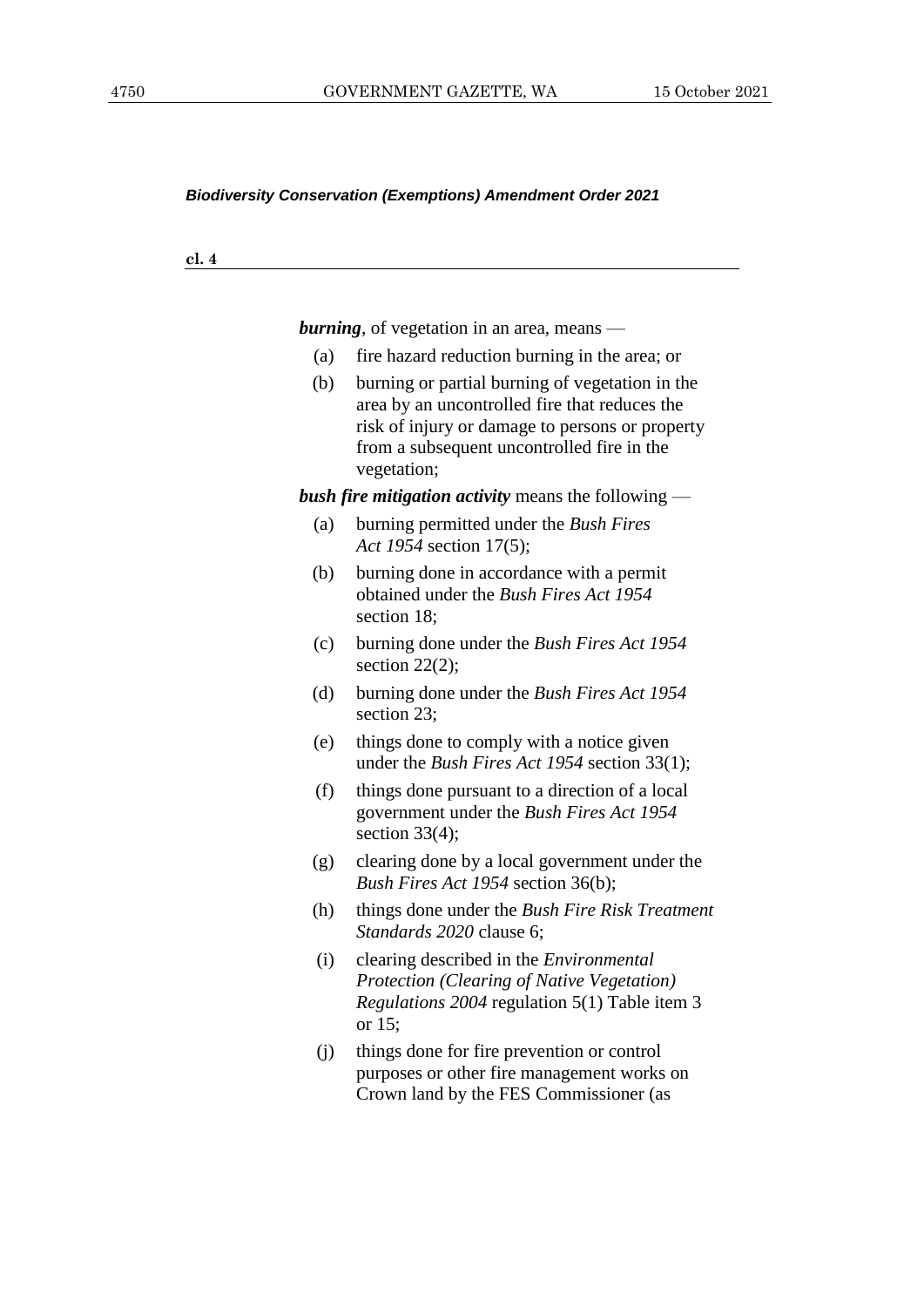#### *Biodiversity Conservation (Exemptions) Amendment Order 2021*

**cl. 4**

defined in the *Fire and Emergency Services Act 1998* section 3);

*bush fire suppression activity* means the following —

- (a) things done under the *Bush Fires Act 1954* section 39(1)(d) or  $44(1)(c)$ ;
- (b) things done in relation to fire under the *Fire Brigades Act 1942* section 34(a), (c) or (j);

*fire hazard reduction burning* means burning or partial burning of vegetation to reduce the risk of injury or damage to persons or property from an uncontrolled fire in the vegetation.

- (2) A person who carries out a bush fire mitigation activity or bush fire suppression activity is exempt from —
	- (a) section  $48(1)$  of the Act in relation to any modification of an occurrence of a threatened ecological community that occurs in the course of, or as a result of, the activity; and
	- (b) section 149(1) of the Act in relation to any taking of fauna that occurs in the course of, or as a result of, the activity; and
	- (c) section 150(1) of the Act in relation to any taking of threatened fauna that occurs in the course of, or as a result of, the activity; and
	- (d) section 153(1) of the Act in relation to any disturbance of fauna that occurs in the course of, or as a result of, the activity; and
	- (e) section 173(1) or (2) of the Act in relation to any taking of threatened flora that occurs in the course of, or as a result of, the activity.
- (3) Subclause (2) does not apply to a bush fire mitigation activity to the extent that the activity consists of fire hazard reduction burning in an area if —